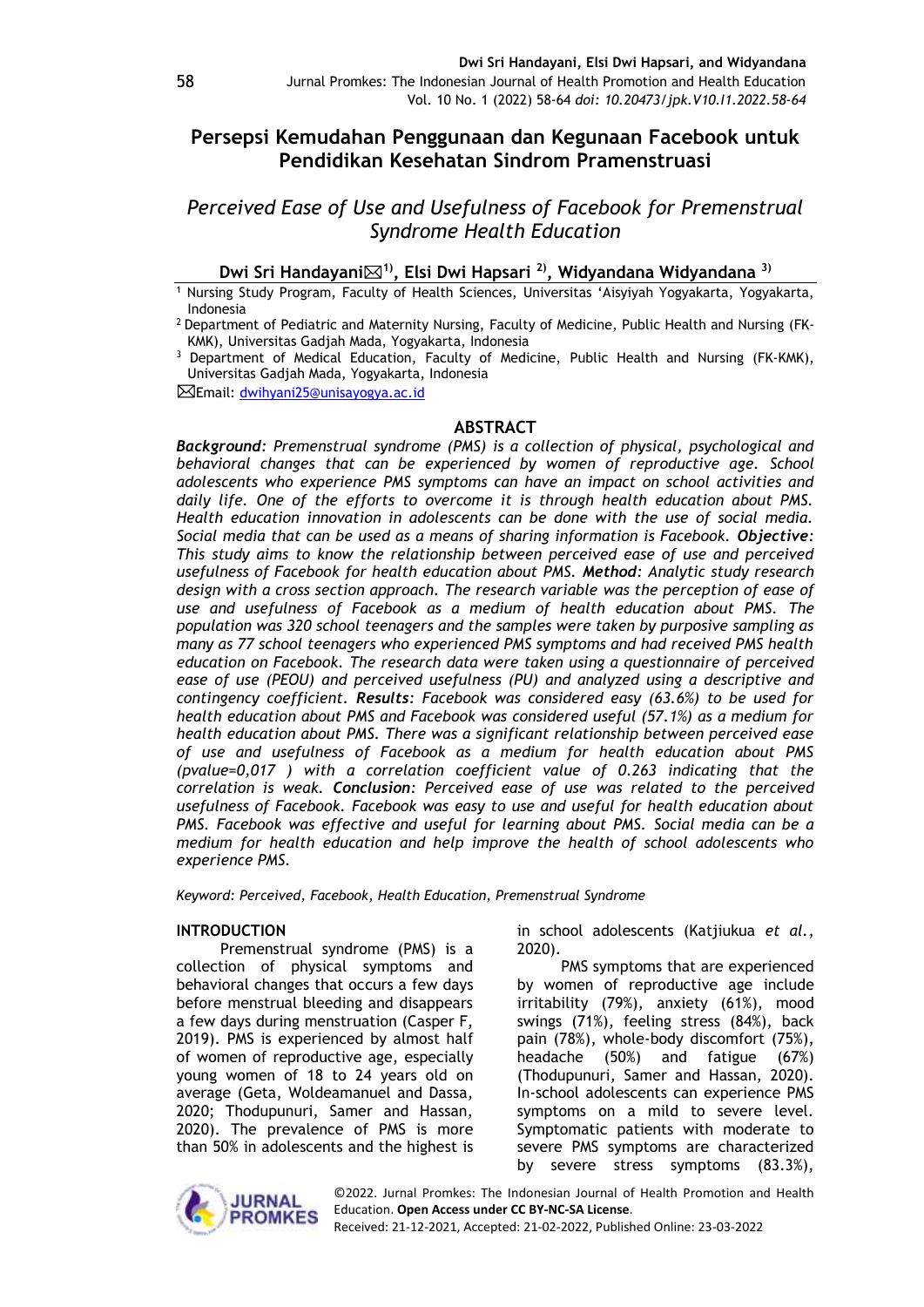disturbed sleep patterns (43.4%) while mild levels are characterized by severe stress symptoms (16.7%) and sleep pattern disturbances (56.6%) (Ilmi and Utari, 2018).

PMS symptoms of adolescents at school can have impacts on school activities, such as less learning concentration (46.5%), reduced learning<br>motivation (48.8%), poor school motivation (48.8%), poor school achievement (48.8%), unable to work in teams (38.4%), not going to school (8,1%), and difficulties in doing activities and work (10,5%). PMS symptoms can interfere with interpersonal relationships, namely disturbed relationships with friends (7%), disturbed relationships with family (5.8%) and social withdrawal (45.3%) (Buddhabunyakan *et al.*, 2017).

Efforts to treat PMS symptoms can be done with pharmacological and nonpharmacological methods. Nonpharmacological efforts can be in the form of regulating a healthy lifestyle through exercising, dieting, and relaxation techniques (ABAY and KAPLAN, 2019; Dilbaz and Aksan, 2021). Health education effectively increases PMS knowledge so it can help to reduce PMS symptoms and signs in school girls (Ahmed and Saeed, 2021). The internet has been used as a medium in PMS cognitive behavioral therapy and helps to reduce PMS symptoms (Borji-Navan *et al.*, 2022). Currently, online-based health education has been developed, one of which is in the use of online social media. As technology develops, social media can be used to help promote and communicate health information (Stellefson *et al.*, 2020).

Online social media can be used as a means of health promotion. This media is effective in disseminating health information according to the target. The online social media innovation strategy is the use of advancement in digital technology in the field of communication (Vedel, Ramaprasad and Lapointe, 2020). Various social media are used to disseminate information. Based on data from 2019 to 2020, internet users in Indonesia were 196.71 million people (73.7%). The reasons for using the internet were online social media (24.7%), communicating (29.3%), and spreading health news (6.3%). The list of frequently visited and used social media consisted of Facebook (65.8 %), Instagram (42.3%), and YouTube (61.0%). The contents that were often seen on online social media included movies (16.2%) and of the health sector (8.9%) (Asosiasi Penyelenggara Jasa Internet Indonesia, 2020).

Online social media can also be used as a medium for health education. This media includes Twitter, Facebook, Wechat, YouTube, WhatsApp, Instagram and others (Chen and Wang, 2021). Facebook can be used as a medium to promote a healthy lifestyle (Krishnamohan *et al.*, 2017).

Premenstrual syndrome that is experienced by women of reproductive age, especially school adolescents, can have an impact on school activities, so it is important to make efforts to overcome it, conduct health education, and maintain a healthy lifestyle. The use of online social media in PMS health education is innovation in health promotion. Online social medical health education can increase school youth knowledge about premenstrual syndrome (Handayani, Hapsari and Widyandana, 2020). For this reason, this study aims to know the relationship between perceived ease of use and usefulness of Facebook for health education about PMS. Hence, the variables of this study were the ease of use and usefulness of facebook for health education about PMS.

## **METHODS**

The design of this research was an analytic study with a cross-sectional. This study aims to know the relationship between perceived ease of use and perceived usefulness of Facebook for health education about PMS.

Samples were taken using a purposive sampling technique and through the PMS symptom screening of the American College of Obstetricians and Gynecologists (ACOG). The samples were as many as 77 school teenagers with inclusion criteria namely registered as female students at a Vocational High School (SMK) in Central Java Indonesia, experiencing PMS symptoms, having an active Facebook account, willing to be respondents and having received PMS health education on Facebook media in the research (Handayani, Hapsari and Widyandana, 2020). Exclusion criteria were students who did not obtain parental permission to participate in this



©2022. Jurnal Promkes: The Indonesian Journal of Health Promotion and Health Education. **Open Access under CC BY-NC-SA License**.

Received: 21-12-2021, Accepted: 21-02-2022, Published Online: 23-03-2022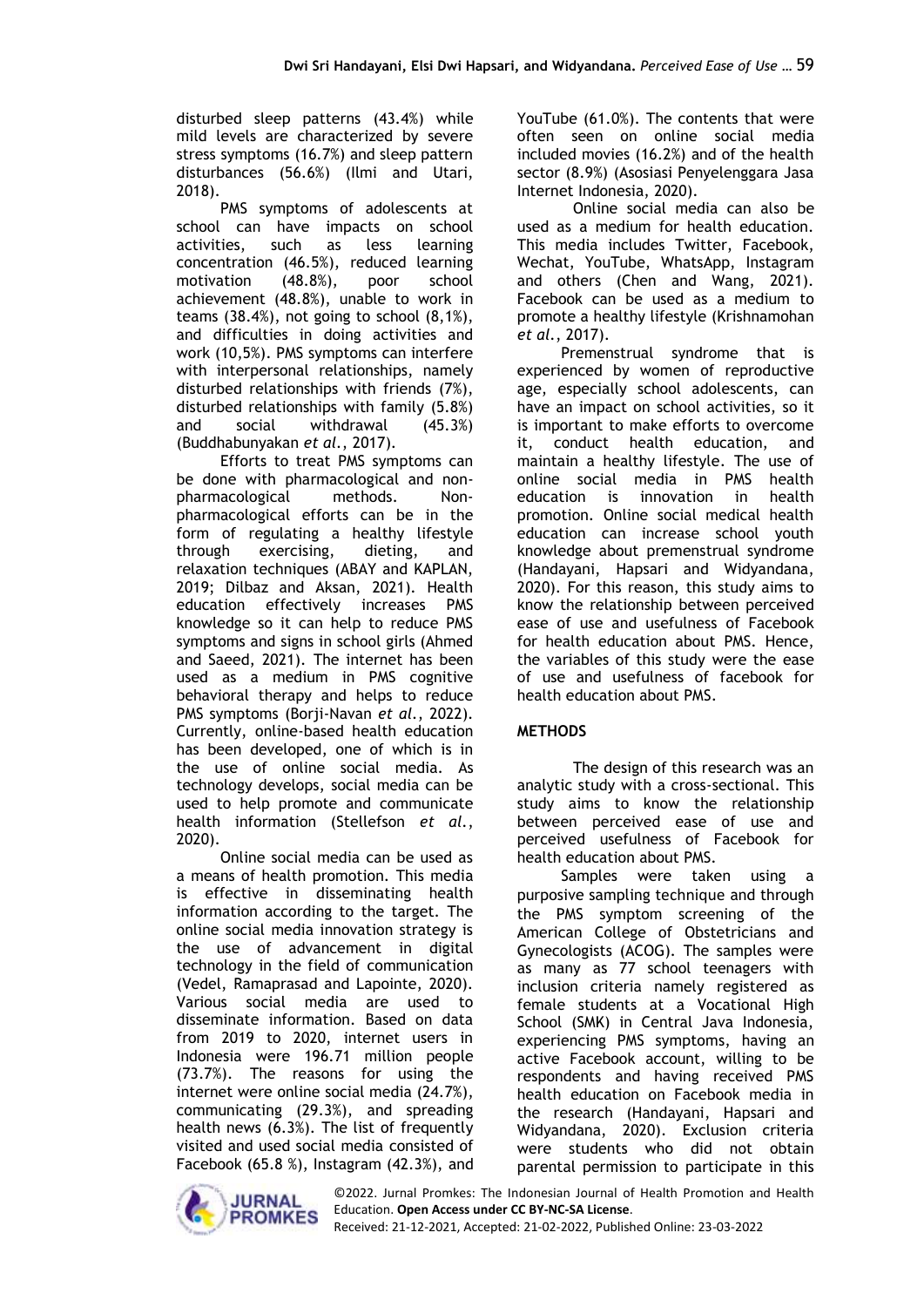#### 60 *Jurnal Promkes: The Indonesian Journal of Health Promotion and Health Education* Vol. 10 No. 1, March 2022, 58-64 *doi: 10.20473/jpk.V10.I1.2022.58-64*

study. Respondents who had previously received PMS health education for 4 weeks including menstruation concept, PMS concept, and self-care management during PMS; such as nutritional diet, physical exercise, coping with stress, and how to monitor and report PMS symptoms (Handayani, Hapsari and Widyandana, 2020).

The research data were taken using a questionnaire. Perceived ease of use (PEOU) is an instrument to determine the perceived ease of use of Facebook as a media for health education about PMS, and perceived usefulness (PU) is an instrument to determine the perceived usefulness of Facebook as a medium for health education about PMS. This instrument research on perceived usefulness, perceived ease of use, and<br>user acceptance of information user acceptance of information technology (Davis, 1989 *cit* Salloum *et al.*, 2018). The instrument was translated from English to Indonesian using the translation service of the Gadjah Mada University Language Center. The PEOU and PU questionnaires were tested for validity on experts/experts in the field of health management information systems at Gadjah Mada University in June 2016. The questionnaire was used to test the validity and reliability of Cronbach's Alpha with PEOU's alpha coefficient of 0.687 and PU's alpha coefficient of 0.774.

The research data were taken in November 2016 at the computer laboratory of a Vocational High School (SMK) in one of the districts in Central Java, Indonesia, using PEOU and PU instruments. The instrument was an online questionnaire on google forms. The data collection process was done by sharing an online questionnaire link via Facebook, which was made specifically for this research with the account name "Remaja Sehat Selama PMS", then respondents accessed the questionnaire link on the research Facebook homepage. After the questionnaire was submitted by each respondent, the questionnaire link was closed and the respondent could not access it again.

Research data were processed using computer software. The statistical analysis was descriptive statistics to determine perceived ease of use (PEOU) and perceived usefulness (PU) variables. Contingency Coefficient was used to determine the relationship between PU

**JURNAL PROMKES**  and PEOU. This study has received ethical approval by the ethics committee of the Faculty of Public Health Nursing (FKKMK) Gadjah Mada University with Ref no.: KE / FK / 978 / EC / 2016.

### **RESULTS AND DISCUSSION**

Respondent characteristics in this study are presented in Table 1.

| Table                              | $\mathbf{1}$ . | Frequency | Distribution of |  |
|------------------------------------|----------------|-----------|-----------------|--|
| Respondents Characteristics (n=77) |                |           |                 |  |

|                        | respondents enaracteristic | ,,,               | ℅                   |
|------------------------|----------------------------|-------------------|---------------------|
|                        | <b>Characteristics</b>     | n                 |                     |
| Age (year)             |                            |                   |                     |
| 15                     |                            | 11                | 14.3                |
| 16<br>17               |                            | 56<br>9           | 72.7                |
| 18                     |                            | 1                 | 11.7                |
| <b>Facebook access</b> |                            |                   | 1.3                 |
|                        | frequency per day          |                   |                     |
| 1-2 times              |                            | 51                | 66.2                |
| 3-4 times              |                            | 5                 | 6.5                 |
|                        | More than 4 times          | 21                | 27.3                |
|                        | Habits when accessing      |                   |                     |
| <b>Facebook</b>        |                            |                   |                     |
| a.                     | Giving<br>like,<br>a       | 68                | 17.7                |
| comment                | on a friend's              |                   |                     |
| Wall/Facebook          | status                     |                   |                     |
| message                |                            | 55                | 14.3                |
| b.                     | Reading a friend's         | 53                | 13.8                |
| wall                   |                            |                   |                     |
| c.                     | Uploading photos           | 51                | 13.2                |
| dan videos             |                            | 46                | 11.9                |
| d.                     | <b>Updating status</b>     | 31                | 8.1                 |
| e.                     | Chatting                   | 30                | 7.8                 |
| f.                     | Finding friends            |                   |                     |
| g.                     | Opening news               |                   |                     |
| information            | about                      | 24                | 6.2                 |
|                        | information outside<br>the | 19                | 4.9                 |
| health sector          |                            |                   |                     |
| h.                     | Sharing                    | 5                 | 1.3                 |
| information            |                            |                   |                     |
| i.                     | Opening<br>news            | 2<br>$\mathbf{1}$ | 5<br>$\overline{3}$ |
|                        | information about health   |                   |                     |
| information            |                            |                   |                     |
| j.                     | Writing<br>in<br>the       |                   |                     |
| k.                     | notes field of facebook    |                   |                     |
|                        | Playing game               |                   |                     |
| l.                     | Uploading                  |                   |                     |
| activity videos        |                            |                   |                     |

Table 1 shows that the majority of respondents were 16 years old (72.7%). Facebook access frequency was 1-2 times/day at most (66.2%). During the facebook access, the time needed was at most 1-2 hours/day (87%). The activity of respondents on Facebook before the study was mostly to give likes, comments on messages uploaded on the Facebook wall (17.7%), while to seek health information as much as 7.8%.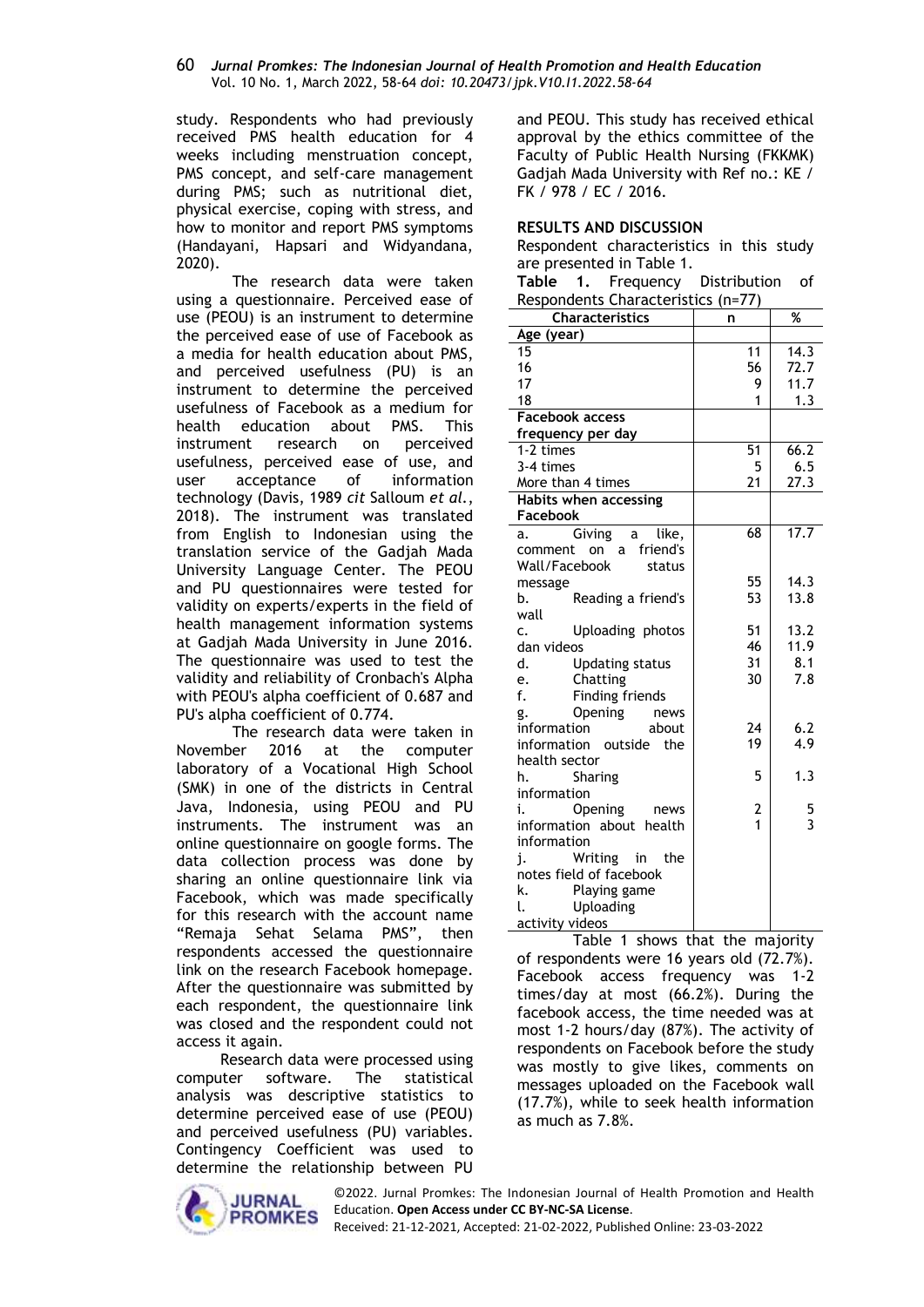| Table 2. Perceived Ease of Use (PEOU) of |  |  |  |  |  |
|------------------------------------------|--|--|--|--|--|
| Facebook as PMS Health Education         |  |  |  |  |  |
|                                          |  |  |  |  |  |

| Perceived<br>Ease Of Use | n  | %    | Mean (SD) |
|--------------------------|----|------|-----------|
| Easy                     | 49 | 63.6 | 41.4(3.7) |
| Not easy                 | 28 | 36.4 |           |
| Total                    |    | 1ሰበ  |           |

Table 2 shows that the average value of the perceived ease of use of Facebook by respondents was 41.4. This indicates the respondents (63.6%) agreed Facebook was easy to use as a medium for health education about PMS.

**Table 3**. Perceived Usefulness (PU) of Facebook as PMS Health Education

| Perceived         | n  | ℅    | Mean (SD)  |
|-------------------|----|------|------------|
| <b>Usefulness</b> |    |      |            |
| Useful            | 44 | 57.1 | 44.3 (4.3) |
| Not useful        | २२ | 47.9 |            |
| Total             |    | 100  |            |

Table 3 shows that the average value of the perceived usefulness of Facebook as a PMS health education medium was 44.3. This indicates that respondents (57.1%) agreed that Facebook was considered useful as a medium for health education about PMS.

This research also shows that the usefulness of Facebook in PMS health education was as many as 50 (64.1%). The respondents agreed that using Facebook made it easier to access material about PMS, 46 (59%). Increased effectiveness in accessing material about PMS, 47 (60.3 %) was useful to learning material about PMS. Facebook increases the intensity for viewing material about PMS (66,7%).

Then, this research also shows the ease of using Facebook in PMS health education that as many as 53 (68.8%) respondents felt it was not complicated to access material about PMS through Facebook, 46 (59%) did not feel confused in using Facebook to learn material about PMS and 51 (66, 2%) did not make a choice about the ease of recalling all the material about PMS that had been learned through Facebook.

**Table 4**. Contingency Coefficient Result

| <b>PEOU</b> | PU     |               | %    | СC    | P      |
|-------------|--------|---------------|------|-------|--------|
|             | Useful | <b>Not</b>    |      |       | value* |
|             |        | <b>Useful</b> |      |       |        |
| Easy        | 22.1   | 14.3          | 36.4 | 0.263 | 0.017  |
| <b>Not</b>  | 20.8   | 42.8          | 63.6 |       |        |
| Easy        |        |               |      |       |        |

| 42.9                                            | 57.1 | - 100 |  |  |
|-------------------------------------------------|------|-------|--|--|
| *significant p<0.05; CC:contingency coefficient |      |       |  |  |

Table 6 shows that as many as 42.8% respondents perceived that Facebook was easy to use and useful for PMS health education. Perceived ease of use is related to the perceived usefulness of Facebook for PMS health education with a p-value of 0.017, less than a significance level of 0.05. The correlation coefficient value of 0.263 indicates that the relationship between PEOU and PU was weak.

The activity of respondents prior to this research was mostly using Facebook to give likes, comments on messages uploaded on the Facebook homepage and still little use to find health information. According to another research, social media that was used by adolescents consisted of 83.2% Instagram and 78.6% Facebook. Social media to upload information about health was namely 58.1% on Facebook, 31.4% on Instagram, 26.7% on Twitter. Within a month of using social media, adolescents used it to share about mood (76.2%), wellness (57.1%) and treatment conditions (41.9%), and health information (51.5%). Only 25% of adolescents used social media for health information (Hausmann *et al.*, 2017). Research showed that social media that was used by adolescents were Facebook (27.4%), Twitter (32.0%) and Instagram (53.8%). Adolescents used Instagram to communicate with family (33.6%), upload pictures of friends and family (61.6%) and only 3.5% used social media to find health information (Plaisime *et al.*, 2020).

**Perceived Ease of Use of Facebook as a Medium for PMS Health Education**

Facebook is easy to use as a medium for health education about PMS. Facebook is an effective and easy communication medium in student learning. Facebook in academic life is an efficient and convenient platform for students to engage in learning. Facebook is an effective social networking media that is used to communicate with other people (Lee, 2021). Facebook has sections or features that make it easy to transfer information. There are Facebook sections that make it easier to achieve health education goals (Handayani, Hapsari and Widyandana, 2020).

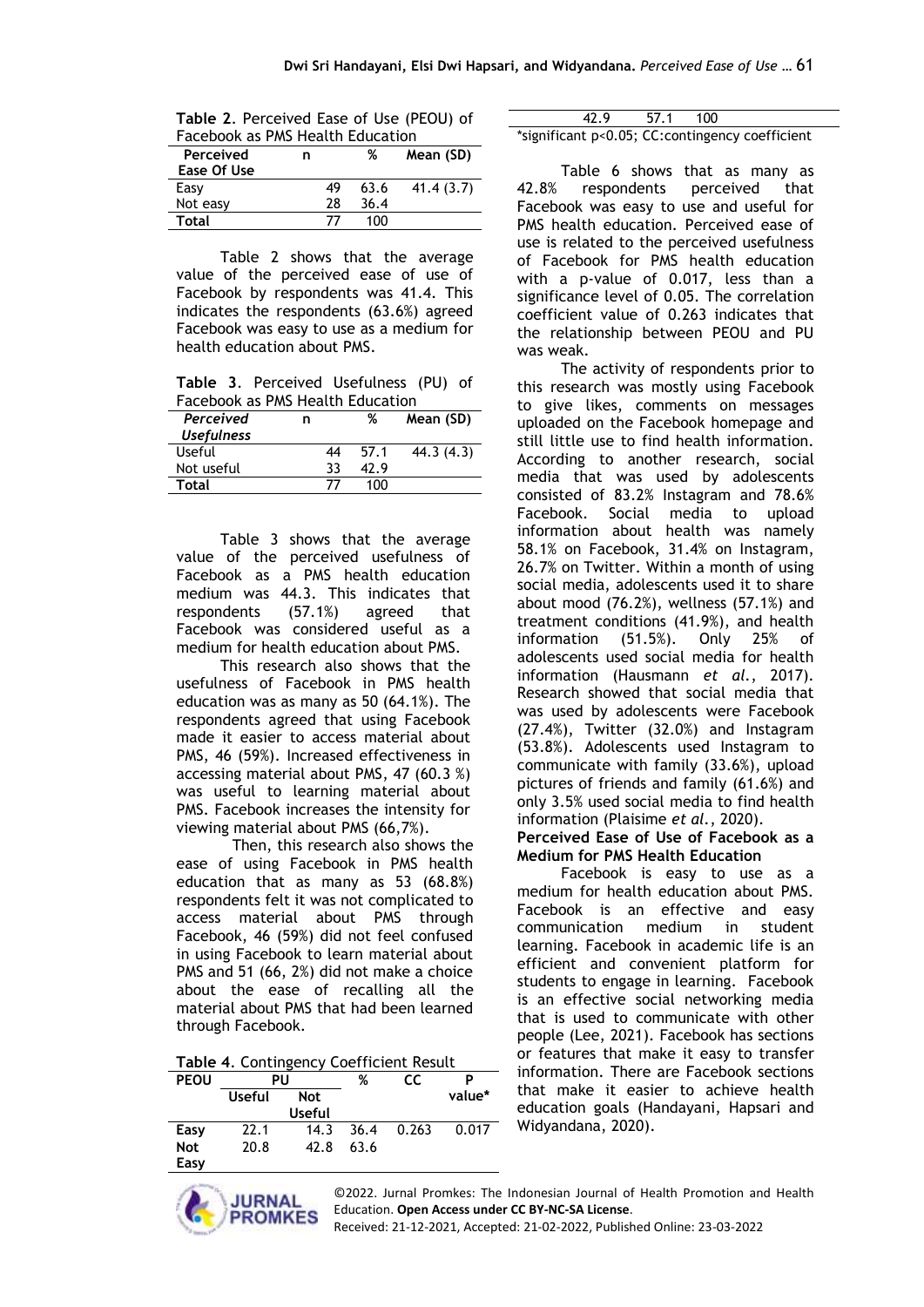62 *Jurnal Promkes: The Indonesian Journal of Health Promotion and Health Education* Vol. 10 No. 1, March 2022, 58-64 *doi: 10.20473/jpk.V10.I1.2022.58-64*

#### **Perceived of Usefulness of Facebook as a Medium for PMS Health Education**

Facebook is considered useful as a medium for health education about PMS. Facebook contributes to reproductive health education in an interactive, fun, and practical way. Adolescents are more confident in talking about reproductive health with these media and they feel easier with health information and services (Mazza et al., 2018). Facebook may have the potential to increase students' cognitive engagement in flipped classrooms (Utama *et al.*, 2020).

Facebook is the right tool to promote web applications in sexual health education for teenagers with fast reach and affordable cost (Gabarron *et al.*, 2017). Facebook makes it easy to access material about PMS, it increases effectiveness in accessing material about PMS, and is useful to learn material about PMS. Respondents felt that it was not complicated to access material about PMS through Facebook media, thus they did not feel confused about using Facebook to learn about PMS. Social networking media is effective in promoting health behavior change efforts.

**Relationship between Perceived Ease of Use and Perceived usefulness of Facebook as a Medium for Health Education about PMS**

Perceived ease of use (PEOU) is related to the perceived usefulness (PU) of Facebook as a medium for health education about PMS. According to previous research, there is a relationship between PEOU and PU with a significance value of 0.001. Facebook is important in the distribution of information online and useful for its users and encourages continuous use of social media (Yasa *et al.*, 2021). PEOU and PU are important factors in the use of social networking media for e-learning, where there is a significant relationship between PEOU and PU with a value of 0.001 (Salloum *et al.*, 2018).

The basis for users in utilizing information technology (TAM) is PU and PEOU. This perception explains the desire and mind in utilizing certain technologies (Hoong, Thi and Lin, 2017).

Facebook has been used as a health education medium to increase knowledge of self-care management during PMS for school adolescents with PMS (Handayani, Hapsari and Widyandana, 2020).



According to research, school adolescents with PMS symptoms can reduce PMS symptoms with the support of the use of social media (Su Jin Nam; Chiyoung, 2019). Internet-based cognitive behavioral therapy is useful in reducing PMS symptoms (Borji-Navan *et al.*, 2022).

### **CONCLUSION**

Perceived ease of use is related to the perceived usefulness of Facebook. Facebook is easy to use and useful as a medium for health education about premenstrual syndrome (PMS). Facebook is effective and useful to learn about PMS. Facebook is one of the social media that can be a medium for health education and can be used as a medium of communication in the health sector, especially for school adolescents in an effort to help improve the health of school adolescents who experience PMS.

### **ACKNOWLEDGEMENT**

The author would like to thank the Principal of Vocational High School (SMK) and Gadjah Mada University. Thank you to all the respondents who have cooperated in completing this research.

### **REFERENCES**

- Abdalla, N. and Gibreel, M. (2016) 'Effects of an educational program in increasing knowledge and reducing premenstrual syndrome signs, symptoms and severity among nursing college students', *International Journal of Basic and Applied Sciences*, 5(4), p. 200. doi: 10.14419/ijbas.v5i4.6001.
- APJII (2020) 'Laporan Survei Internet APJII 2019 – 2020', Asosiasi *Penyelenggara Jasa Internet Indonesia*, 2020, pp. 1–146. Available at: https://apjii.or.id/survei.
- Bastani, F. and Hashemi, S. (2012) 'Effects of a Web Based Lifestyle Education on General Health and Severity of the Symptoms of Premenstrual Syndrome (PMS) among Female Students: A Randomized Controlled Trial', *Procedia - Social and Behavioral Sciences*, 46, pp. 3356–3362. doi: 10.1016/j.sbspro.2012.06.066.
- Buddhabunyakan, N. *et al.* (2017) 'Premenstrual syndrome (PMS) among high school students',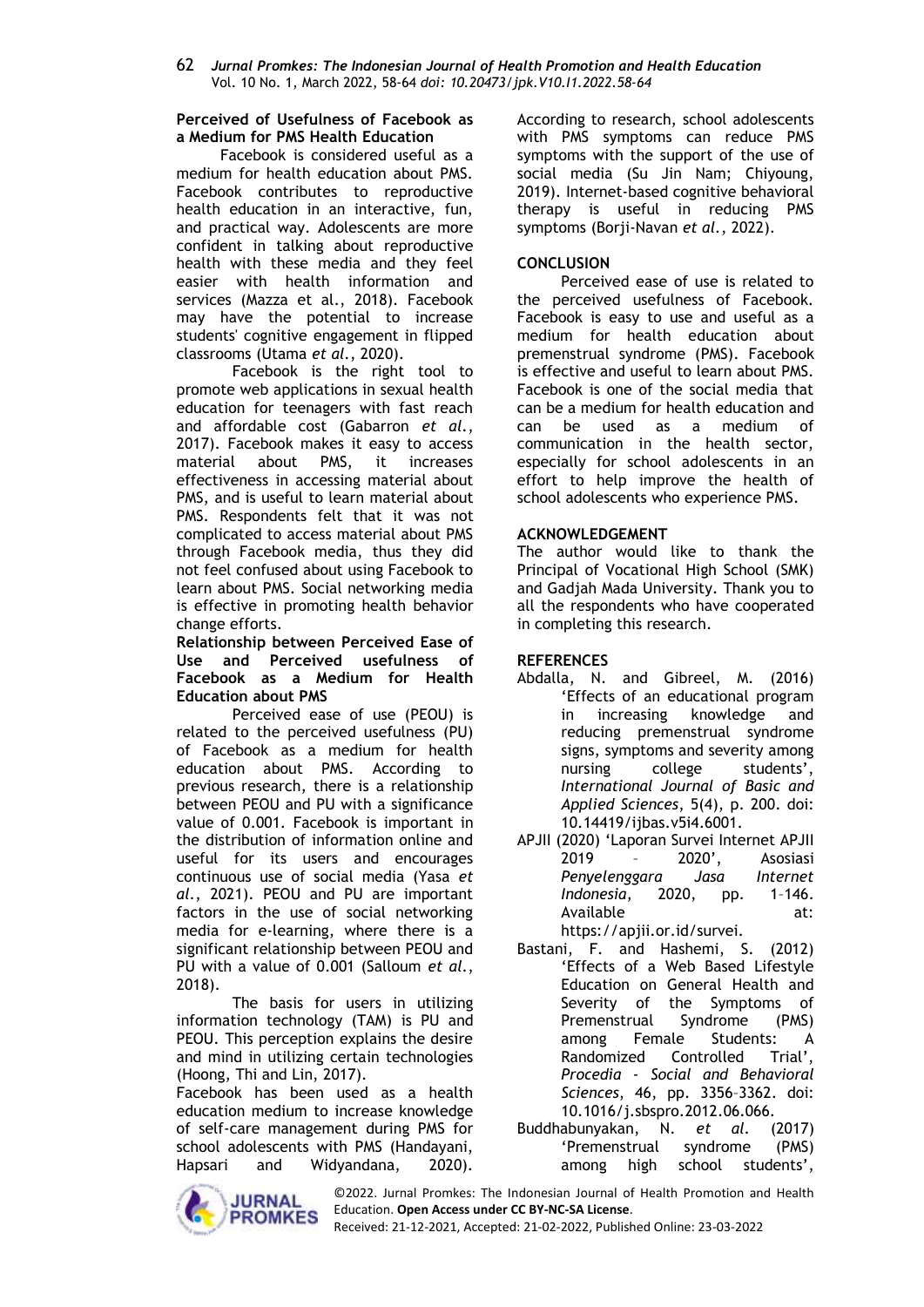*International Journal of Women's Health*, 9, pp. 501–505. doi: 10.2147/IJWH.S140679.

- Chang, S. M. *et al.* (2014) 'Promoting positive psychology using social networking sites: A study of new college entrants on facebook', *International Journal of Environmental Research and Public Health*, 11(5), pp. 4652–4663. doi: 10.3390/ijerph110504652
- Davis, F. D. (1989) 'Information Technology Introduction', *MIS Quarterly*, 13(3), pp. 319–340.
- Elkaseh, A. M., Wong, K. W. and Fung, C. C. (2016) 'Perceived Ease of Use and Perceived Usefulness of Social Media for e-Learning in Libyan Higher Education: A Structural Equation Modeling Analysis', (January). doi: 10.7763/IJIET.2016.V6.683.
- Gabarron, E. and Wynn, R. (2016) 'Use of social media for sexual health promotion: A scoping review', *Global Health Action*, 9(1). doi: 10.3402/GHA.V9.32193.
- Garcia, L. S., Mariane, C. and Silva, C. (2016) 'DIFFERENCES BETWEEN PERCEIVED USEFULNESS OF SOCIAL MEDIA AND INSTITUTIONAL CHANNELS BY UNDERGRADUATE STUDENTS', pp. 131–141.
- Geta, T. G., Woldeamanuel, G. G. and Dassa, T. T. (2020) 'Prevalence and associated factors of premenstrual syndrome among women of the reproductive age group in Ethiopia: Systematic review and meta-<br>analysis', PLoS ONE, 15(11 analysis', *PLoS ONE*, 15(11 November), pp. 1–12. doi: 10.1371/journal.pone.0241702.
- Handayani, D. S., Hapsari, E. D. and Widyandana, W. (2020) 'Pendidikan Kesehatan Media Sosial Online Berpengaruh Terhadap Pengetahuan Remaja Tentang Premenstrual Syndrome', *JHeS (Journal of Health Studies)*, 4(2), pp. 106–117. doi: 10.31101/jhes.1646.
- Hausmann, J. *et al.* (2017) 'Adolescent and Young Adult Use of Social Media For Health and its Implications', *Journal Adolesc Health*, 160(6), pp. 714–719. doi: 10.1016/j.jadohealth.2016.12.025.

Adolescent.

Ilmi, A. F. and Utari, D. M. (2018) 'Faktor Dominan *Premenstrual* Syndrome



Pada Mahasiswi (Studi Pada Mahasiswi Fakultas Kesehatan Masyarakat Dan Departemen Arsitektur Fakultas Teknik, Universitas Indonesia)', *Media Gizi Mikro Indonesia*, 10(1), pp. 39–50. doi: 10.22435/mgmi.v10i1.1062.

Katjiukua, C. R. *et al.* (2020) 'Prevalence and knowledge of premenstrual syndrome among adolescent girls in India', *International Journal Of Community Medicine And Public Health*, 7(12), p. 5169. doi: 10.18203/2394- 6040.ijcmph20205202.

Krishnamohan, S. *et al.* (2017) 'Efficacy of health *education* using Facebook to promote healthy lifestyle among medical students in Puducherry, India: A non-randomized controlled trial', *Journal of Clinical and Diagnostic Research*, 11(7), pp. LC07-LC10. doi: 10.7860/JCDR/2017/27385.10259.

- Laranjo, L. *et al.* (2014) 'The influence of social networking sites on health behavior change: A systematic review and meta-analysis', *Journal of the American Medical Informatics Association*, 22(1), pp. 10.1136/amiajnl-2014-002841.
- Mazza, J. *et al.* (2018) 'The use of Facebook in health education : perceptions of adolescent students', 71(2), pp. 265–271.
- Naslund, J. A. *et al.* (2016) 'Feasibility and acceptability of Facebook for health promotion among people with serious mental illness', *Digital Health*, 2, p. 205520761665482. doi: 10.1177/2055207616654822.
- National Association for *Premenstrual* Syndrome (2010) 'Guidelines on Premenstrual Syndrome The National Association for Premenstrual Syndrome BSc MRCOG MFSRH NAPS Guidelines on Guidelines on Premenstrual Syndrome Chairman of the National Association for Premenstrual Syndrome', *International Health*.
- Plaisime, M. *et al.* (2020) 'Social Media and Teens: A Needs Assessment Exploring the Potential Role of Social Media in Promoting Health', *Social Media and Society*, 6(1). doi: 10.1177/2056305119886025.

The American College of Obstetricians and